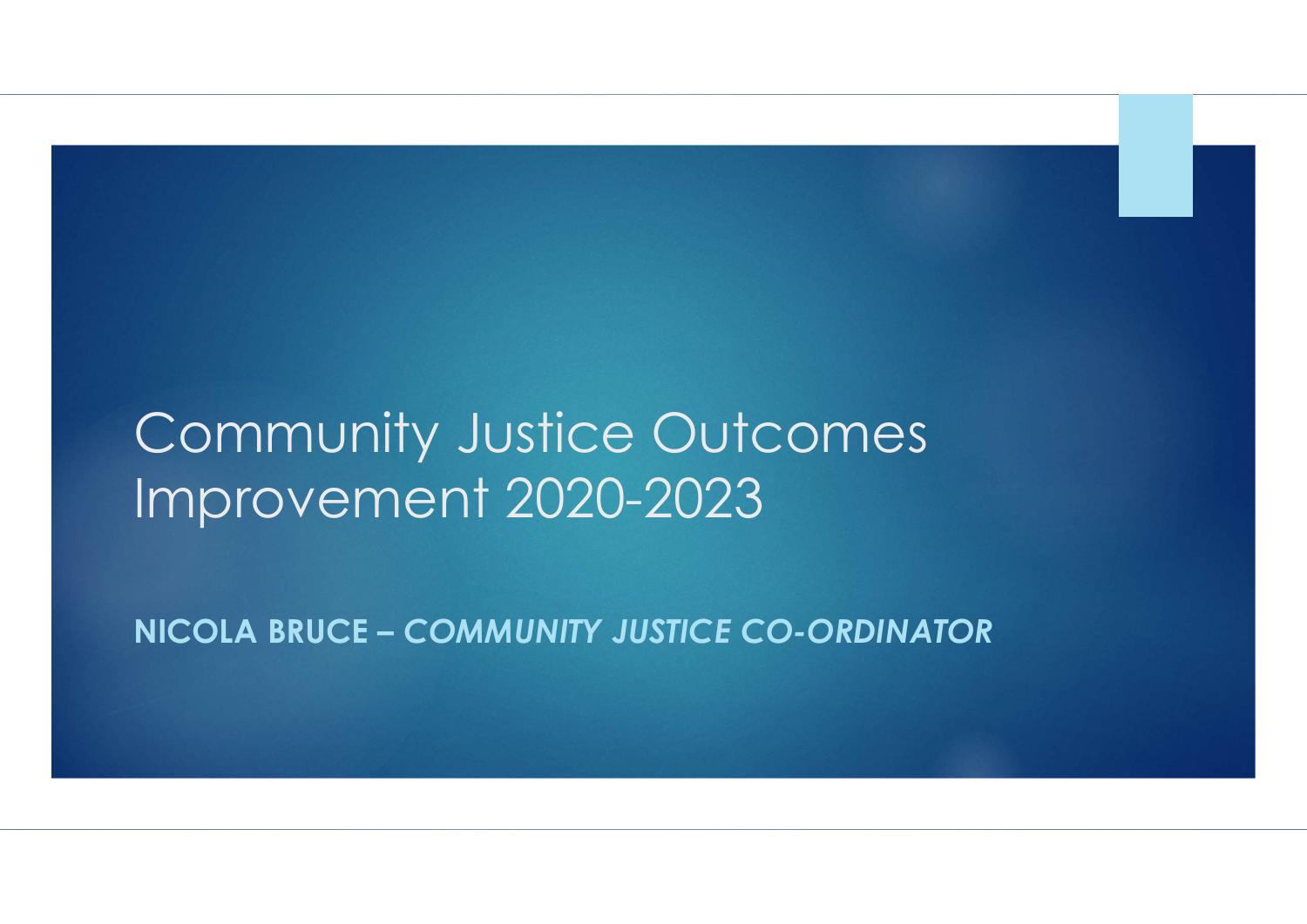### Strategic Needs and Strengths Assessment

- **The Strategic Needs and Strengths Assessment 2019 builds on a** Baseline Assessment carried out in 2016, with a view to informing the planning process.
- It draws upon local and national data and information.
- Consultation was also carried out with a range of community justice stakeholders.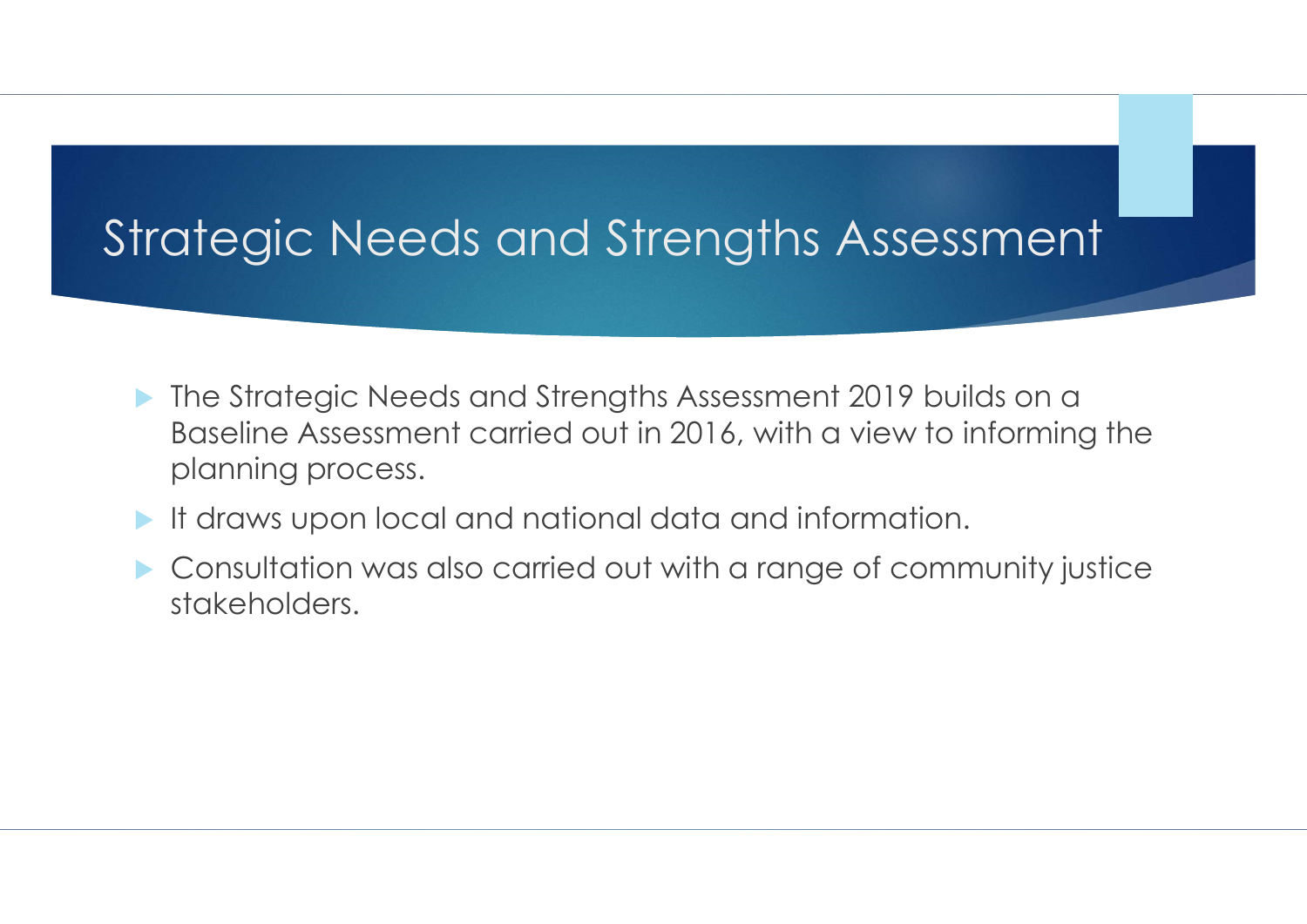### The current context

- Falkirk has lower crime rate than other parts of Scotland and most residents feel safe in their local area.
- The rate of reconvictions, and the number of reconvictions per convicted individual, are higher than the national average.
- Around 156 Falkirk males are in a Scottish Prison at any one time,10 females and 10 young offenders. Imprisonment rates are rising across Scotland.
- Most Falkirk residents who imprisoned are held in Low Moss or Glenochil, however they can be held anywhere across the prison estate.
- Around a fifth of Falkirk people in prison are held on remand.
- The main community based sentence imposed is a Community Payback Order. 587 were imposed in 2018/19.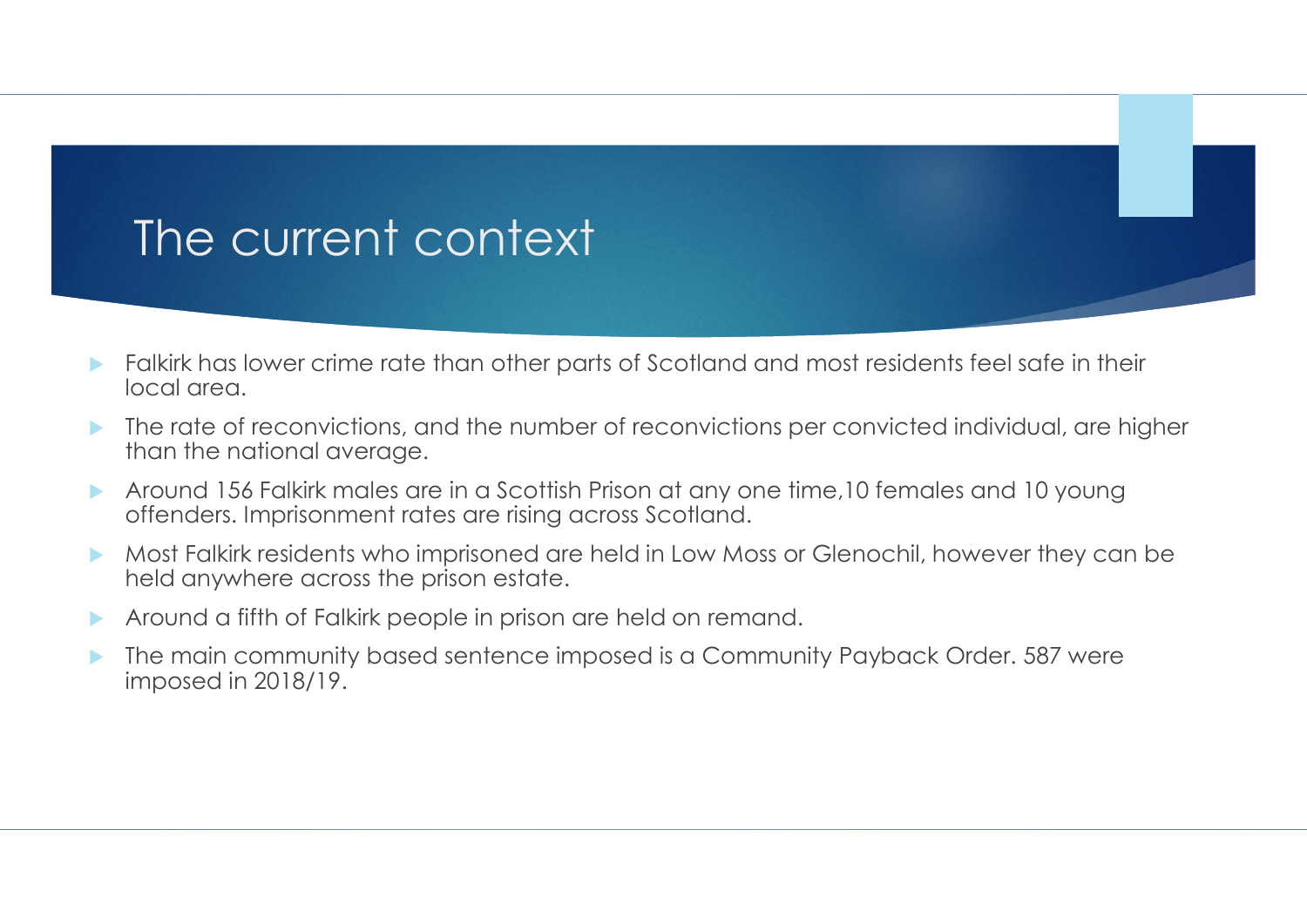### Complex needs to address

The National Strategy for Community Justice states:

- **EXT** "Reoffending is a complex social issue and an individual's likelihood of desistance can be significantly affected by structural factors such as timely access to housing, health and wellbeing, financial inclusion and employability. Furthermore, people who have committed offences may present complex and multiple needs, or require support in order to engage effectively with necessary services"
- **The Scottish Government believe that people who have committed offences and** their families should have equal access to the services that will help them desist from offending. Whether at the point of arrest, in receipt of a community or custodial sentence, or during transition back to the community, we must ensure we get the basics right so that people's needs are addressed."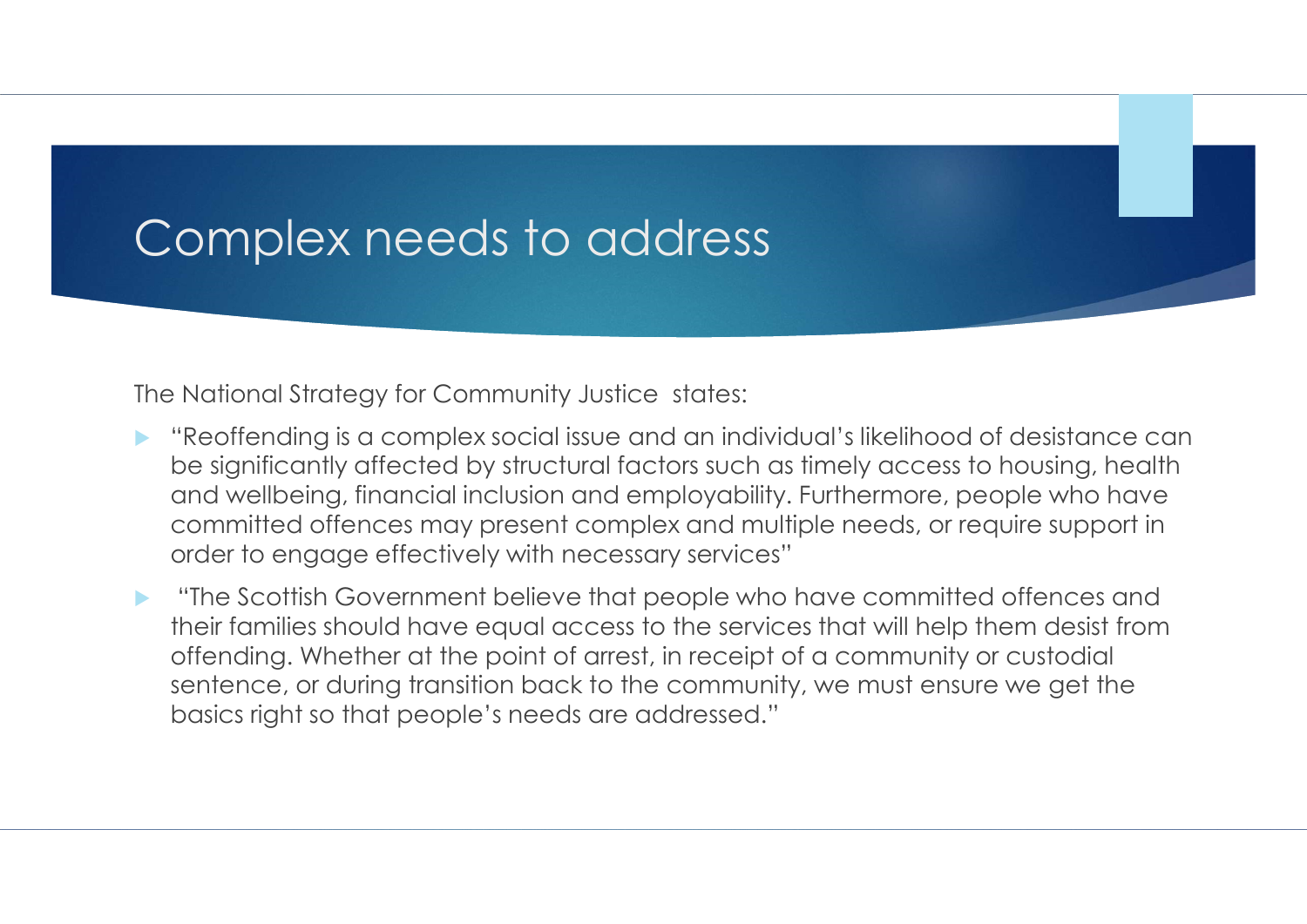### Complex needs to address

### **Complex Needs to Address**

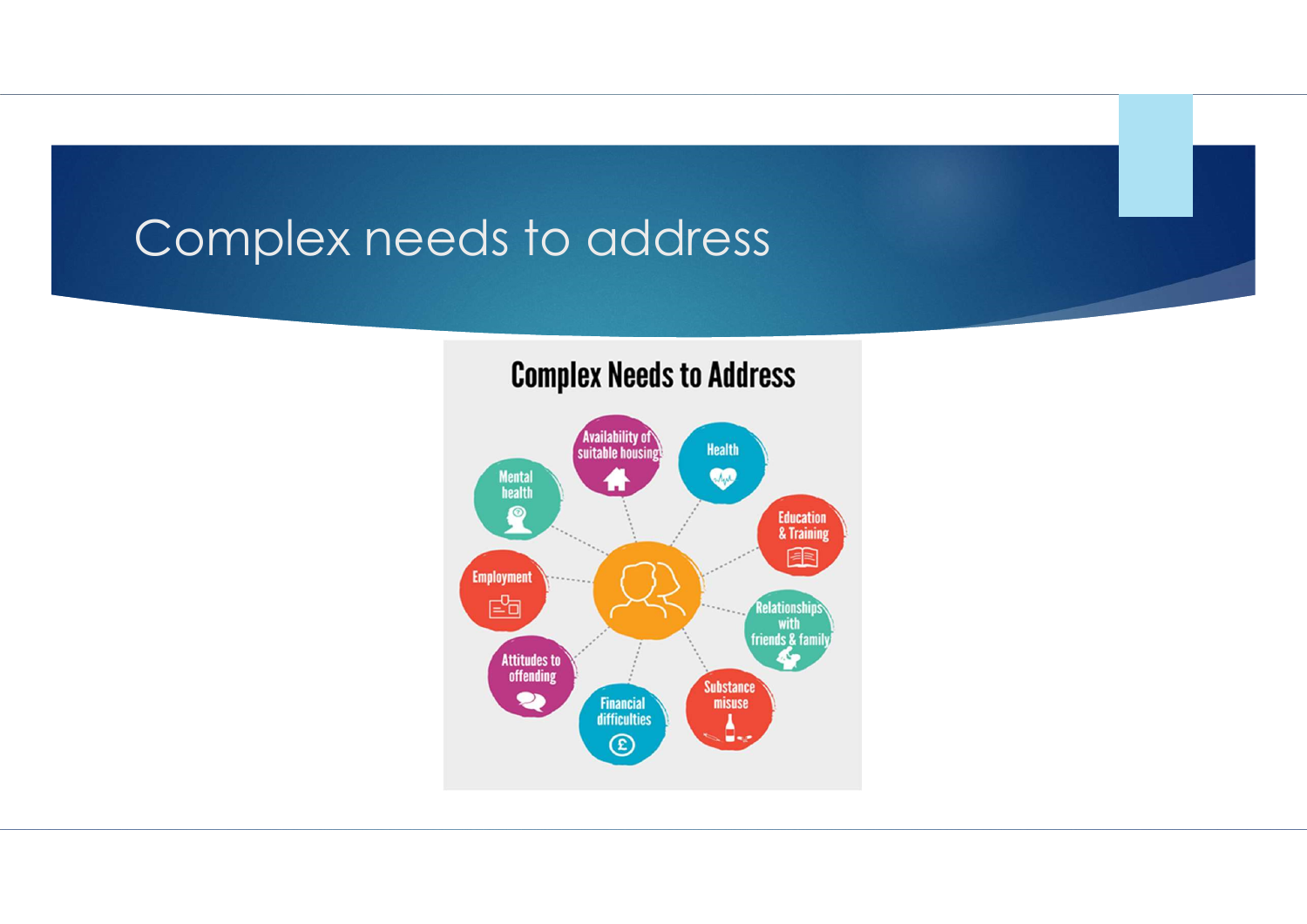- Awareness of community justice (69%) and Community Payback Orders (83%) are both on the rise compared with initial findings in 2015. There is still work to be done to inform service mapping and gap analysis, and to promote awareness of available support.
- When asked what types of support should be prioritised to reduce further offending, the community said support for drug misuse and poor mental health, with 76% and 71% respectively saying it was "very important" to focus on these issues. The majority of survey respondents felt that support to address alcohol misuse, drug misuse, poor health, lack of education or training, poor family relationships, financial difficulties, attitudes to offending, unemployment, poor mental health and/or lack of suitable housing were of some degree of importance.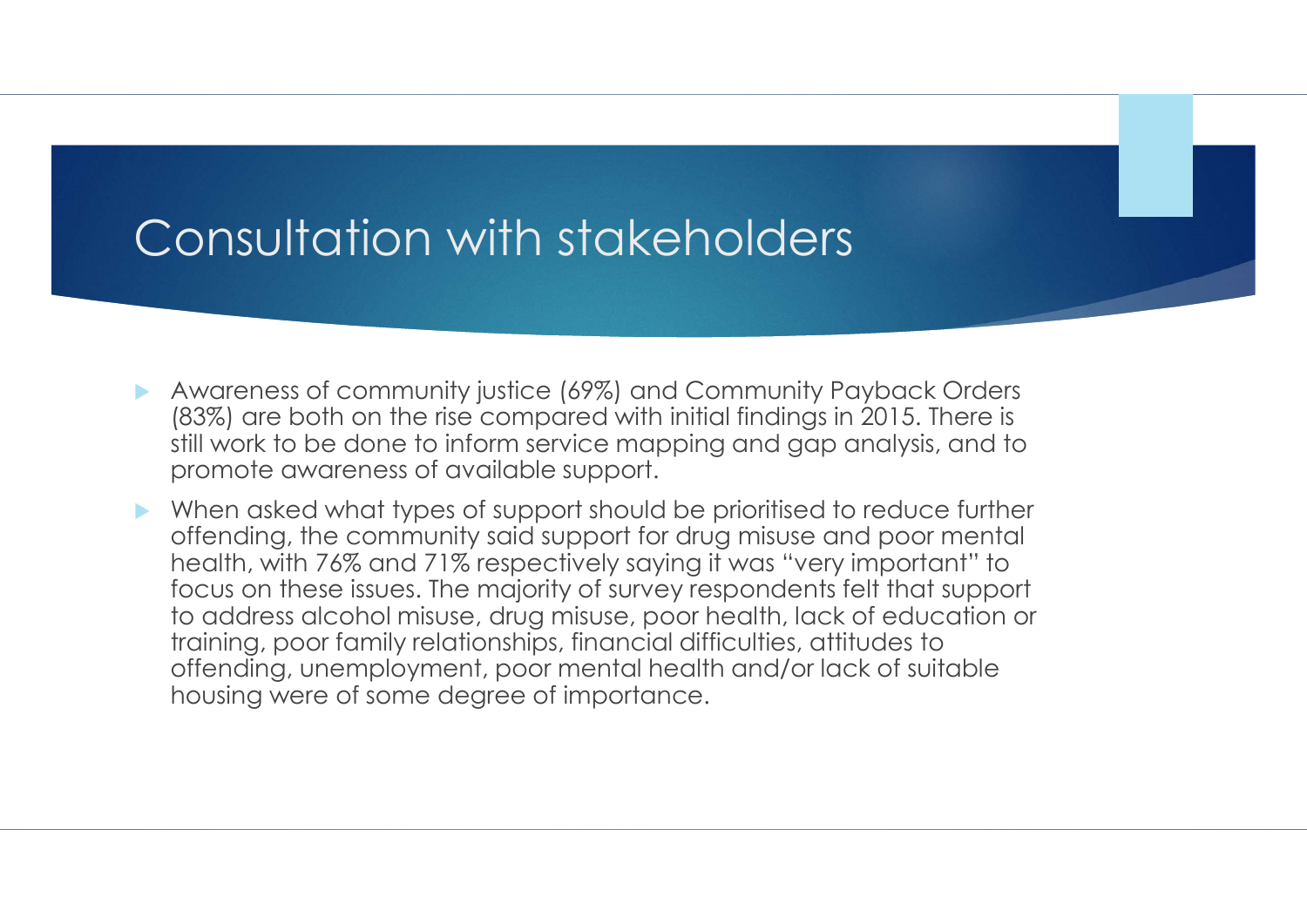When asked what types of work they would like to see in their area, some respondents suggested; support for specific groups such as the elderly, young people, people on a low income, people who are otherwise vulnerable and animals; support for Council tasks such as landscaping, maintenance, fixing roads and cleaning dog fouling; and that education and/or skill building should be an element of unpaid work.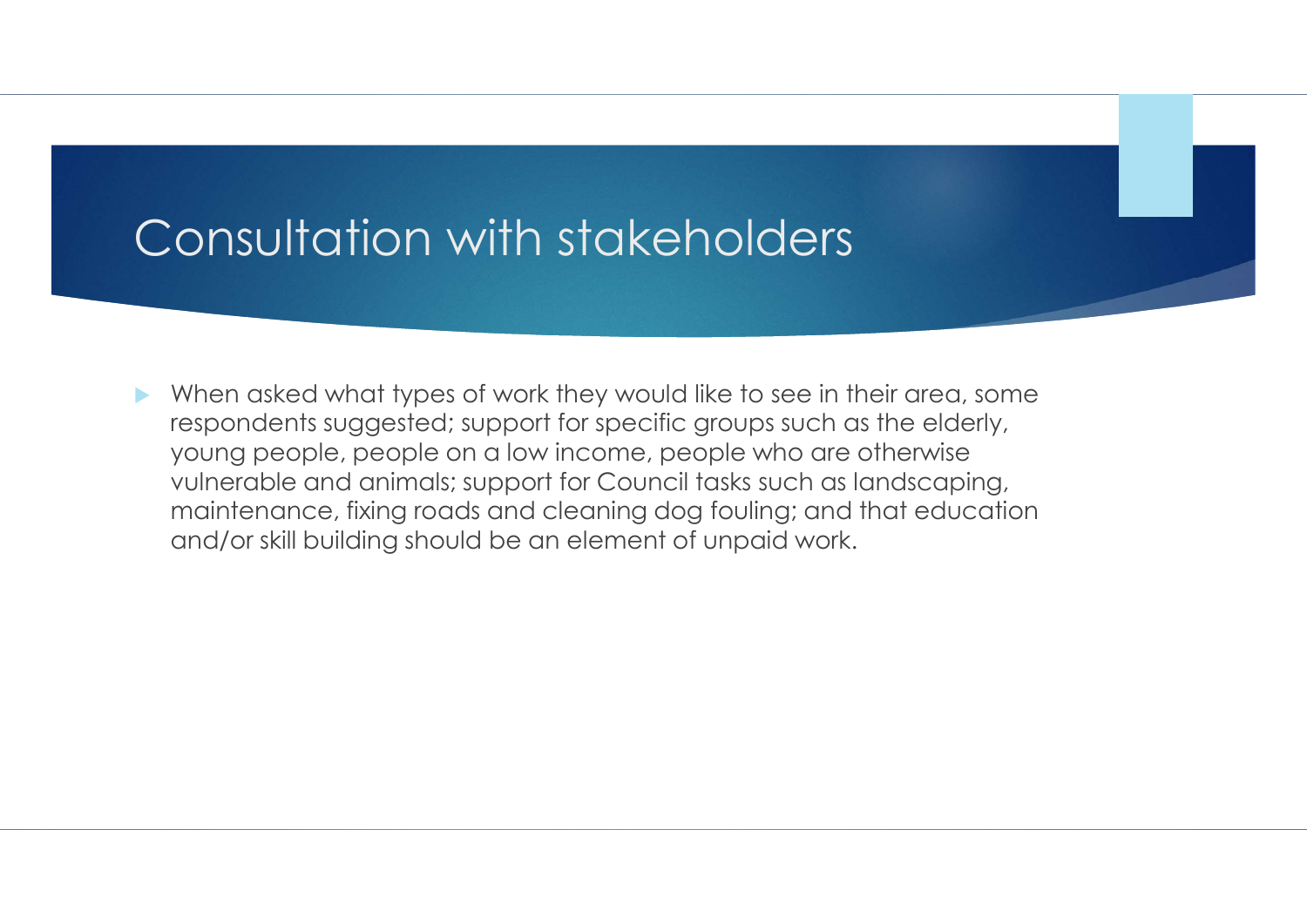#### Victims

- Better communication and information from partners at each stage of the justice system.
- Some people who become involved in offending have also been a victim at some point in their lives and therefore a stronger voice for victims would benefit the community justice agenda.
- It was felt that opportunities for restorative justice would be beneficial for some victims, with assurance that processes would be victim led. It was also felt that more could be done in prison to encourage victim empathy.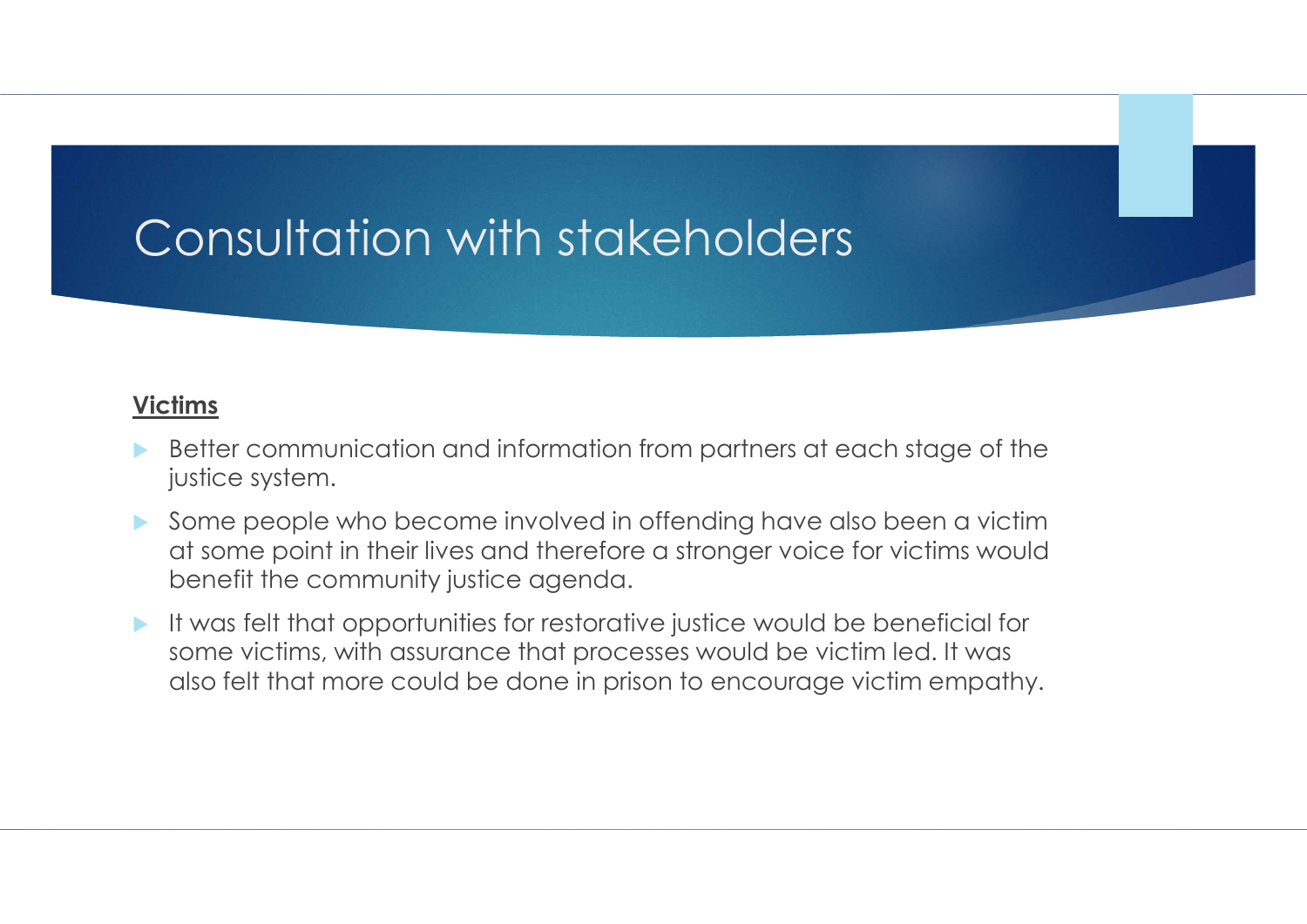#### Families affected by imprisonment

- Better communication from partners, particularly Police and the Scottish Prison Service.
- **Transport for visiting loved ones in prison was felt to be "a nightmare" and Falkirk** Council could do more to address this.
- Support for mental health issues and/or drug or alcohol addiction, including addressing stigma for those affected and cutting waiting times for support.
- It was felt that housing processes for people leaving prison could be greatly improved to prevent homelessness on release.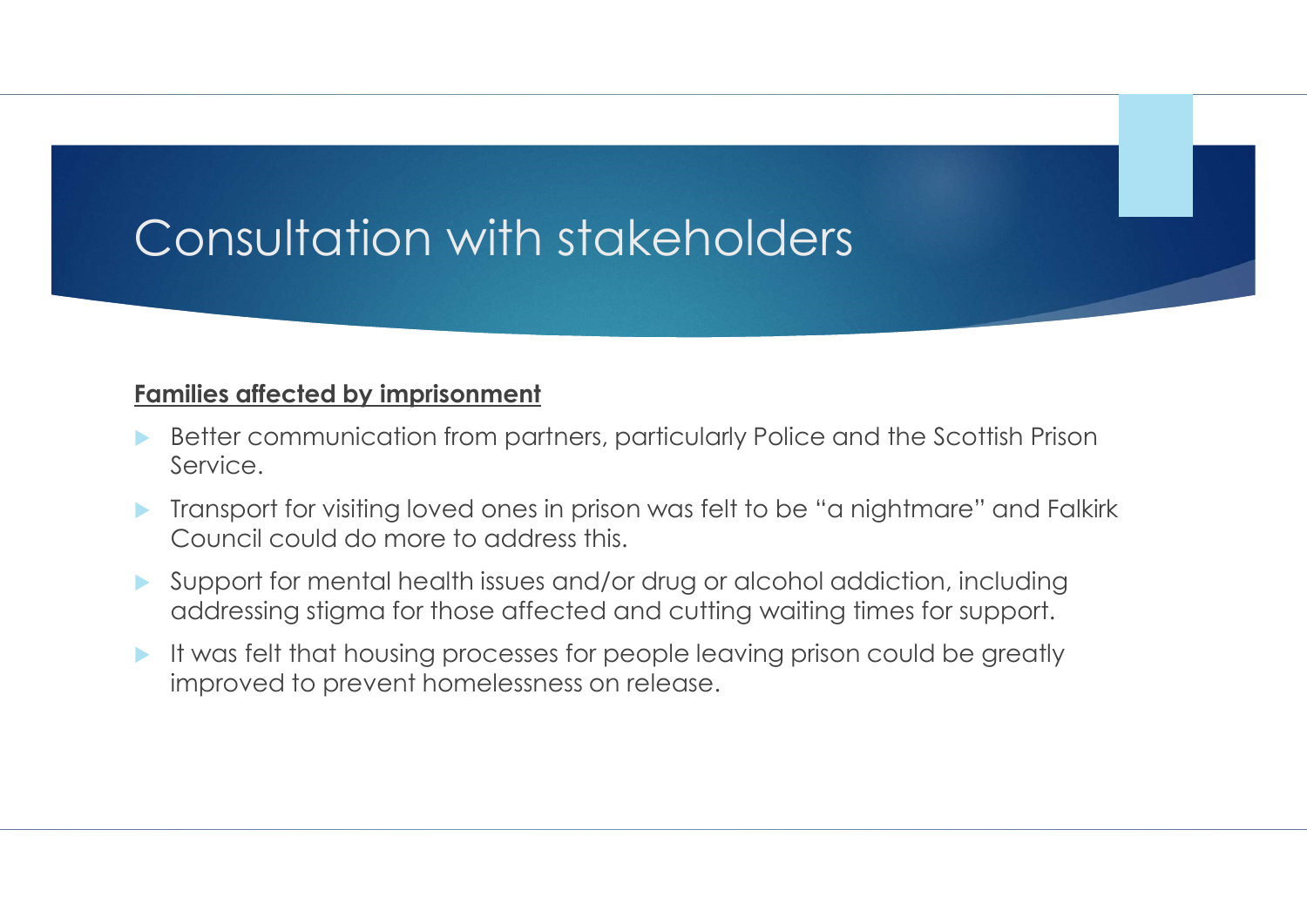### Next step – revising our Outcomes Improvement Plan for 2020-2023

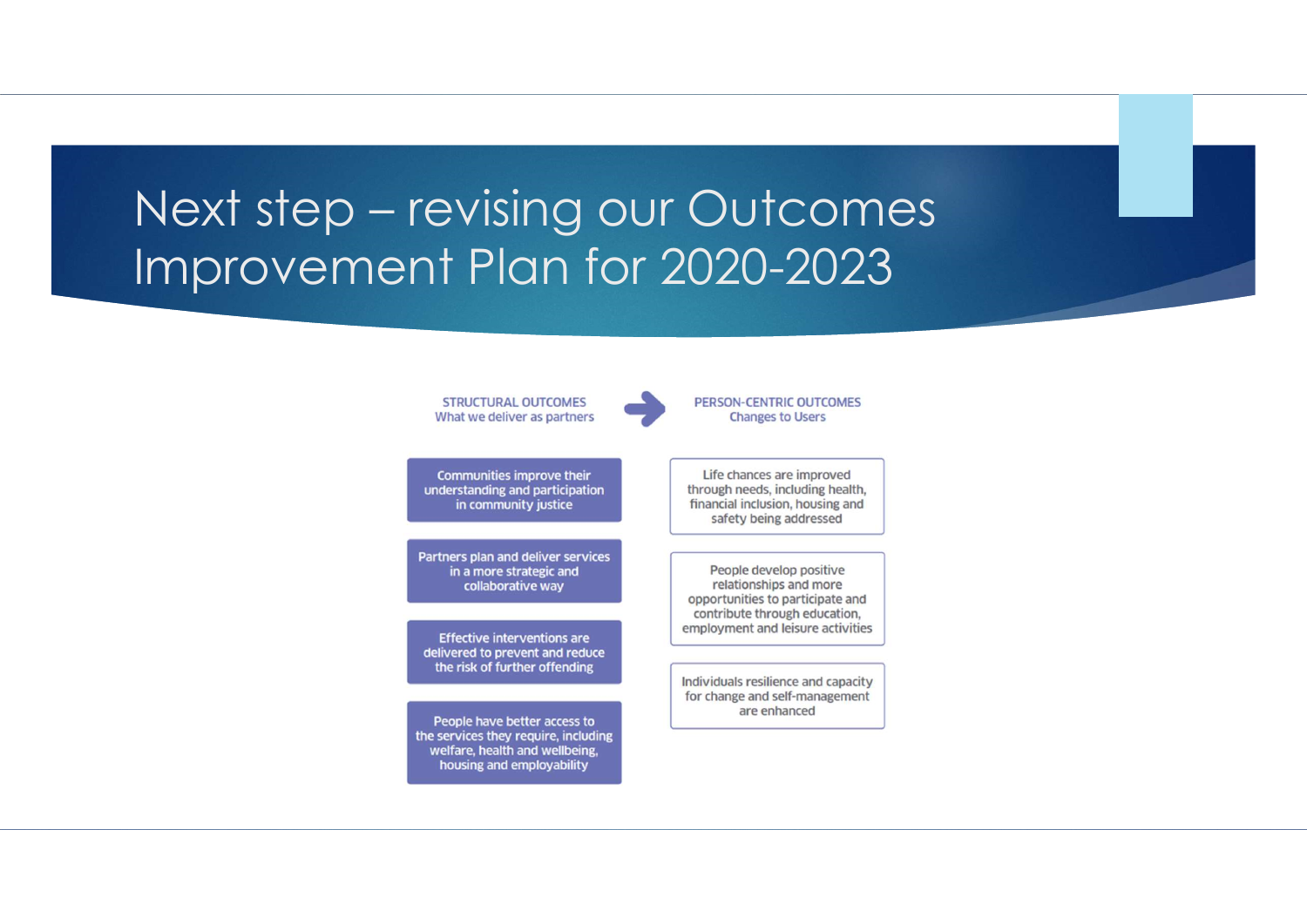### Next step – revising our Outcomes Improvement Plan for 2020-2023

#### ▶ 5 new "strategic pathways":

- **Learning and development** (focused on multi-agency training, continued development of our information base, reviewing service user outcomes tools)
- **Relationships and making connections** (focused on reviewing terminology, raising awareness of services, increasing access to the recovery community)
- **Information sharing and communication** (focused on information sharing protocols, improved engagement in planning processes, sharing activity updates)
- Service mapping and evaluation (focused on development of service directories, identification of service gaps, development of commissioning strategies)
- **Supporting transitions** (focused on early prevention, improving cross border transitions, arrest referral, throughcare for people leaving prison.